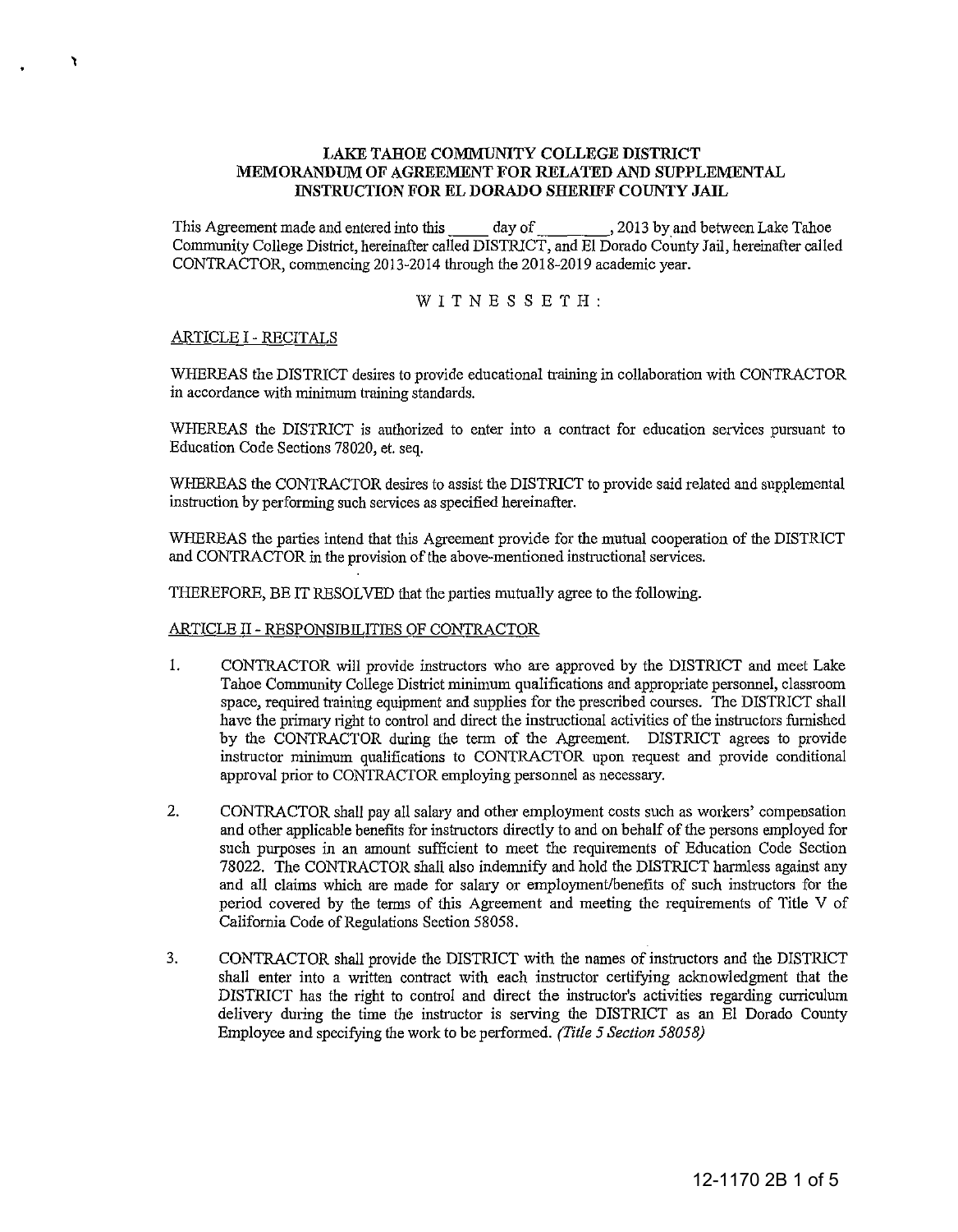$\mathbf{A}$ 

- 5. CONTRACTOR will ensure that minimum standards for course content, instructional design, testing of students, and terminal performance rating be consistent with current mandates on training.
- 6. CONTRACTOR shall be reimbursed by DISTRICT for costs incurred for instruction for comse(s) agreed upon by the DISTRICT and CONTRACTOR at a reimbursement rate of \$2.50 per student contact hour, less enrollment fees as stipulated in Paragraph 9 below.
- 7. The CONTRACTOR will propose quarterly schedule of classes to the DISTRICT for approval.
- 8. CONTRACTOR will pay all enrollment fees for all students, except for students not recruited by the CONTRACTOR.
- 9. Payment will be made to the CONTRACTOR after the completion of each quarter of the calendar year and no later than eight weeks after the completion of the quarter. Payment is contingent upon submission of attendance and grade records consistent with the college's requirements and timelines. For all courses, payment will be determined based upon \$2.50 per student contact hour for each student eligible for FTES reimbursement from the State of California as generated by the program less eligible enrolhnent fees as stipulated in Paragraph 6 above.
- 10. In the event that the CONTRACTOR exceeds the number of hams of instruction with additional comses approved and scheduled in advance by the DISTRICT, the DISTRICT agrees to pay the CONTRACTOR as stipUlated in Paragraph 9 above. The CONTRACTOR will provide instructor's pay, facility and support equipment.
- 11. The total contract amount will be determined each quarter and agreed to by the DISTRICT and the CONTRACTOR in writing. Student contact hours in excess of the agreed amount must be agreed to in advance by the DISTRICT.
- 12. Any future loss of state apportionment applicable to these comses will be borne by the CONTRACTOR and the DISTRICT. Upon notification by the DISTRICT to the CONTRACTOR of any such revenue losses resulting from the state reducing the apportionment funding for these comses, the CONTRACTOR shall reimburse the DISTRICT for the lost revenue up to the actual amount paid to the CONTRACTOR for those courses. In the event of a reduction, the DISTRICT may withhold future payments to recover the lost revenue. DISTRICT will notify CONTRACTOR immediately upon discovery of potential loss of apportionment funding.
- 13. CONTRACTOR assumes all responsibility for access to use of specialized equipment.
- 14. CONTRACTOR will ensure all students are enrolled in said instructional classes.
- 15. CONTRACTOR will ensure that accommodations are in compliance with the Americans with Disabilities Act (ADA).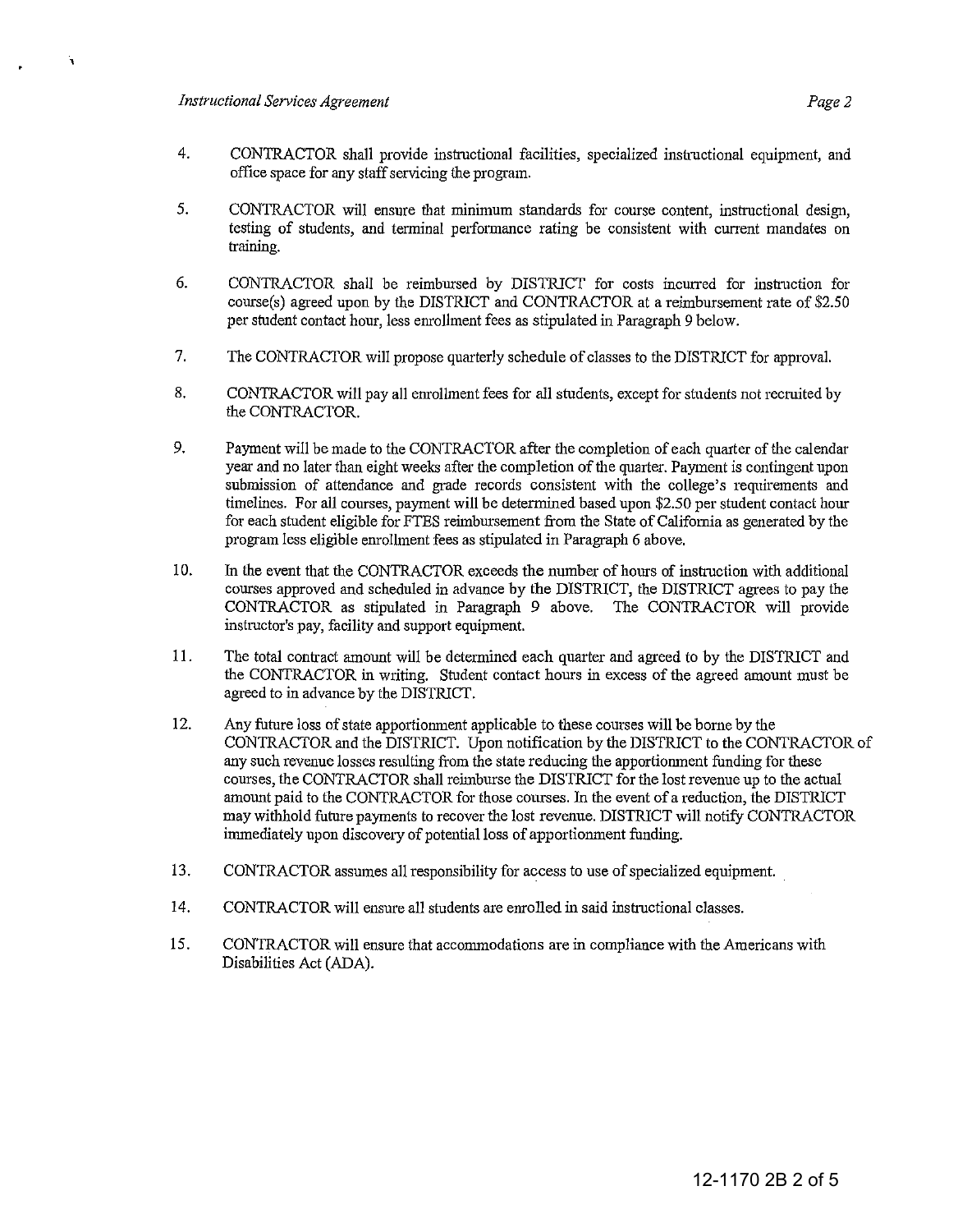$\mathbf{v}$ 

## ARTICLE III - RESPONSIBILITIES OF DISTRICT

- 1. The DISTRICT shall develop and maintain, with the CONTRACTOR, the curriculum for the training program.
- 2. DISTRICT shall, with the CONTRACTOR, maintain all academic records required in connection with the training program.
- 3. DISTRICT shall establish and maintaiu academic standards for student achievement iu the training program and evaluate, with the CONTRACTOR, student performance in the same manner as performance is evaluated in courses similar in nature conducted by the DISTRICT.
- 4. DISTRICT shall certify completion of the training program by the students enrolled thereiu who complete the program in accordance with DISTRICT standards.
- 5. DISTRICT will contract with the CONTRACTOR for instructional services for Positive Attendance generating classes only. The actual hours of attendance procedure (commonly referred to as "positive attendance") are based on an actual count of enrolled students present at each class meeting. This includes classroom and field laboratory instruction.
- 6. DISTRICT will make available career and academic counseliug to all registered students and will grant appropriate college credit for instruction. Phone or face-to-face counseling sessions at the Lake Tahoe Community College campns will be made available upon request by the CONTRACTOR.
- 7. DISTRICT will, with CONTRACTOR, provide instructor assistance and supervision as needed.

## ARTICLE IV - MISCELLANEOUS

All written notices, reports and other written communications under this Agreement shall be deemed effective npon their deposits iu the United States Mail, postage prepaid, and addressed as follows.

|    | TO DISTRICT:   | Jeff DeFranco<br>Vice President, Administrative Services<br>Lake Tahoe Community College District<br>One College Drive<br>South Lake Tahoe, CA 96150-4524 |
|----|----------------|-----------------------------------------------------------------------------------------------------------------------------------------------------------|
| 2. | TO CONTRACTOR: | Sheriff John D'Agostini<br>El Dorado County Sheriff's Office<br>300 Fair Lane<br>Placerville, CA 95667                                                    |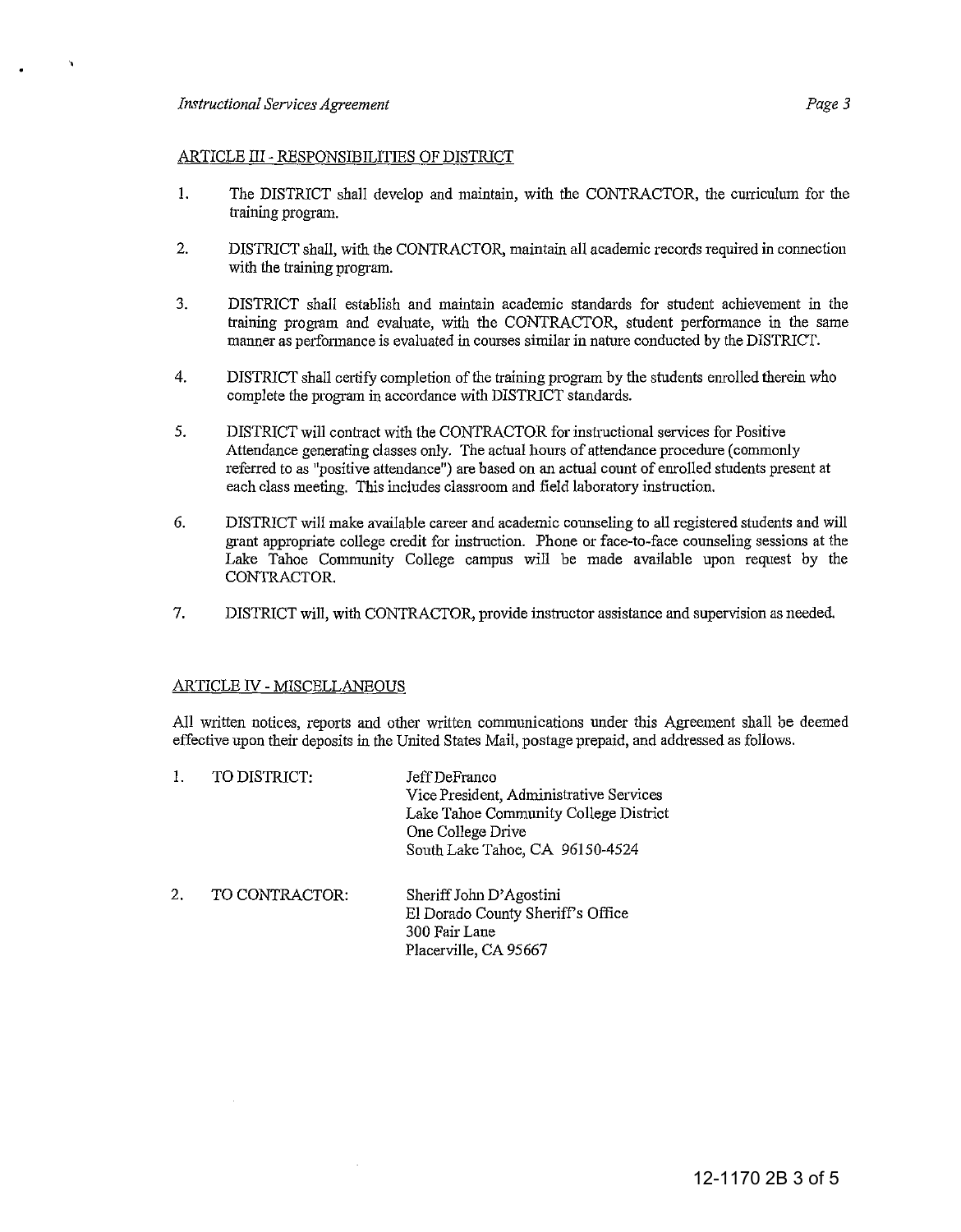#### *Instructional Services Agreement Page 4*

· ,

This Agreement is in effect for five years from the date approved by the Board of Trustees. This Agreement may be revised or terminated by DISTRICT andlor CONTRACTOR 30 days after receipt of written notice of intent to revise or tenninate by either party. This Agreement may be extended upon mutual agreement by both parties within 30 days of expiration of contract.

DISTRICT shall indemnify and hold CONTRACTOR harmless against any liability whatever arising from any acts or omissions of DISTRICT employees participating or functioning in the educational experience program herein provided.

CONTRACTOR shall indemnify and hold DISTRICT harmless against any liability whatsoever arising from any acts or omissions of CONTRACTOR employees assigned directly in the educational expetience program herein provided.

### Entire Agreement

This Agreement represents the entire and integrated agreement between the DISTRICT and the CONTRACTOR and supersedes all prior negotiations, representations or agreements, either written or oral. This Agreement may be amended only by written instrument signed by both the DISTRICT and the CONTRACTOR. Nothing contained in this Agreement is intended to benefit any third party.

#### **Severability**

If any portion of this Agreement is held as a matter of law to be unenforceable, the remainder of this Agreement shall be enforceable without such provisions.

IN WITNESS WHEREOF the parties hereto have executed this Agreement the day and year first above written.

EL DORADO SHERIFF COUNTY JAIL

### LAKE TAHOE COMMUNITY COLLEGE

 $\lambda$ */t/* **<Y'J.;**  Bτ ohn D' Agostini Date

Sheriff, El Dorado County

 $\mathbf{B} \mathbf{y}$ :

Jeff DeFranco Date Vice President, Administrative Services